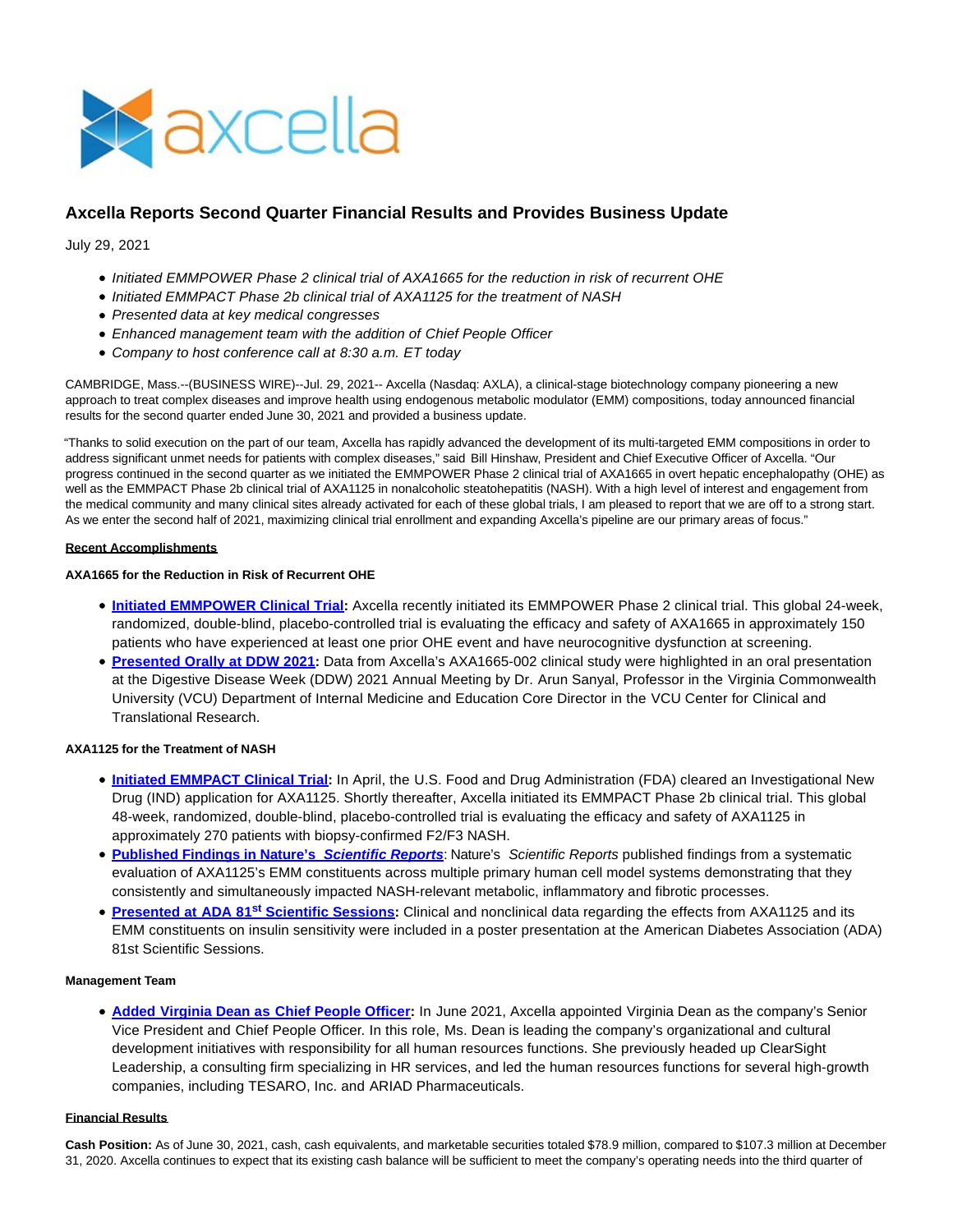2022.

**R&D Expenses:** Research and development expenses for the quarter and six months ended June 30, 2021 were \$10.3 million and \$20.5 million, respectively. Research and development expenses for the same periods ended June 30, 2020 were \$8.6 million and \$18.9 million. These increases are primarily the result of work related to the initiations of the company's EMMPOWER and EMMPACT clinical trials.

**G&A Expenses:** General and administrative expenses for the quarter and six months ended June 30, 2021 were \$4.9 million and \$9.2 million, respectively. General and administrative expenses for the same periods ended June 30, 2020 were \$4.6 million and \$8.7 million. These increases are primarily the result of greater non-cash stock-based compensation expenses and benefit-related costs.

**Net Loss:** Net loss for the quarter and six months ended June 30, 2021 was \$15.9 million, or \$0.42 per basic and diluted share, and \$31.1 million, or \$0.83 per basic and diluted share, respectively. This compares with a net loss of \$13.9 million, or \$0.48 per basic and diluted share, and \$28.9 million, or \$1.10 per basic and diluted share, for the quarter and six months ended June 30, 2020.

#### **Conference Call Reminder**

Axcella will host a conference call today at 8:30 a.m. ET to discuss the company's financial results and other recent business updates. The conference call webcast will be accessible in the Investors & News section on the company's website at [www.axcellahealth.com.](https://cts.businesswire.com/ct/CT?id=smartlink&url=http%3A%2F%2Fwww.axcellahealth.com&esheet=52467766&newsitemid=20210729005112&lan=en-US&anchor=www.axcellahealth.com&index=7&md5=0baf3821500aeca5da00d01d79f542c3) To access the call via telephone, please dial (844) 808-7139 (U.S. toll free) or (412) 902-0127 (international) five minutes prior to the start time. For those unable to listen in live, a webcast archive will be available on the company's website for 90 days following the call.

#### **About Endogenous Metabolic Modulators (EMMs)**

EMMs are a broad family of naturally occurring molecules, including amino acids, that regulate human metabolism. Axcella is developing a range of novel product candidates that are comprised of multiple EMMs engineered in distinct combinations and ratios to simultaneously impact multiple metabolic pathways to modify the underlying causes of various complex diseases and improve health.

#### **About Axcella's Clinical Development**

Each of the clinical investigations that the company has completed to date have been conducted as non-investigational new drug application (IND) "clinical studies" under U.S. Food and Drug Administration regulations and guidance supporting research with food. These studies evaluate product candidates for safety, tolerability and effects on the normal structures and functions in humans, including in individuals with disease. They are not designed or intended to evaluate a product candidate's ability to diagnose, cure, mitigate, treat or prevent a disease. If and when Axcella decides to develop a product candidate as a potential therapeutic, as is the case with AXA1665 and AXA1125, the company will seek an IND to enable the initiation of "clinical trials."

#### **Internet Posting of Information**

Axcella uses its website[, www.axcellahealth.com,](https://cts.businesswire.com/ct/CT?id=smartlink&url=http%3A%2F%2Fwww.axcellahealth.com&esheet=52467766&newsitemid=20210729005112&lan=en-US&anchor=www.axcellahealth.com&index=8&md5=a4a02a3041f0264f307e1e8eb3fbf796) as a means of disclosing material nonpublic information and for complying with its disclosure obligations under Regulation FD. Such disclosures will be included on the company's website in the "Investors and News" section. Accordingly, investors should monitor this portion of the company's website, in addition to following its press releases, SEC filings and public conference calls and webcasts.

## **About Axcella**

Axcella is a clinical-stage biotechnology company pioneering a new approach to treat complex diseases and improve health using endogenous metabolic modulator (EMM) compositions. The company's product candidates are comprised of EMMs and their derivatives that are engineered in distinct combinations and ratios to simultaneously impact multiple biological pathways. Axcella's pipeline includes lead therapeutic candidates for non-alcoholic steatohepatitis (NASH) and the reduction in risk of overt hepatic encephalopathy (OHE) recurrence. For more information, please visit [www.axcellahealth.com.](https://cts.businesswire.com/ct/CT?id=smartlink&url=http%3A%2F%2Fwww.axcellahealth.com&esheet=52467766&newsitemid=20210729005112&lan=en-US&anchor=www.axcellahealth.com&index=9&md5=d9f563a7002f962d673f943fa8cdc14e)

#### **Forward-Looking Statements**

This press release contains forward-looking statements within the meaning of the Private Securities Litigation Reform Act of 1995, as amended, including, without limitation, statements regarding the characteristics, competitive position and development potential of AXA1665, AXA1125 and potential future EMM compositions, the company's ability to enroll its EMMPOWER and EMMPACT clinical trials in a timely manner, its ability to expand the company's pipeline, and the company's expected cash runway. The words "may," "will," "could," "would," "should," "expect," "plan," "anticipate," "intend," "believe," "estimate," "predict," "project," "potential," "continue," "target" and similar expressions are intended to identify forwardlooking statements, although not all forward-looking statements contain these identifying words. Any forward-looking statements in this press release are based on management's current expectations and beliefs and are subject to a number of risks, uncertainties and important factors that may cause actual events or results to differ materially from those expressed or implied by any forward-looking statements contained in this press release, including, without limitation, those related to the potential impact of COVID-19 on the company's ability to conduct and complete its ongoing or planned clinical studies and clinical trials in a timely manner or at all due to patient or principal investigator recruitment or availability challenges, clinical trial site shutdowns or other interruptions and potential limitations on the quality, completeness and interpretability of data the company is able to collect in its clinical trials of AXA1665 and AXA1125, other potential impacts of COVID-19 on the company's business and financial results, including with respect to its ability to raise additional capital and operational disruptions or delays, changes in law, regulations, or interpretations and enforcement of regulatory guidance, whether data readouts support the company's clinical trial plans and timing, clinical trial design and target indications for AXA1665 and AXA1125, the clinical development and safety profile of AXA1665 and AXA1125 and their therapeutic potential, whether and when, if at all, the company's product candidates will receive approval from the FDA or other comparable regulatory authorities, potential competition from other biopharma companies in the company's target indications, and other risks identified in the company's SEC filings, including Axcella's Annual Report on Form 10-K, Quarterly Report on Form 10-Q and subsequent filings with the SEC. The company cautions you not to place undue reliance on any forward-looking statements, which speak only as of the date they are made. Axcella disclaims any obligation to publicly update or revise any such statements to reflect any change in expectations or in events, conditions or circumstances on which any such statements may be based, or that may affect the likelihood that actual results will differ from those set forth in the forward-looking statements. Any forward-looking statements contained in this press release represent the company's views only as of the date hereof and should not be relied upon as representing its views as of any